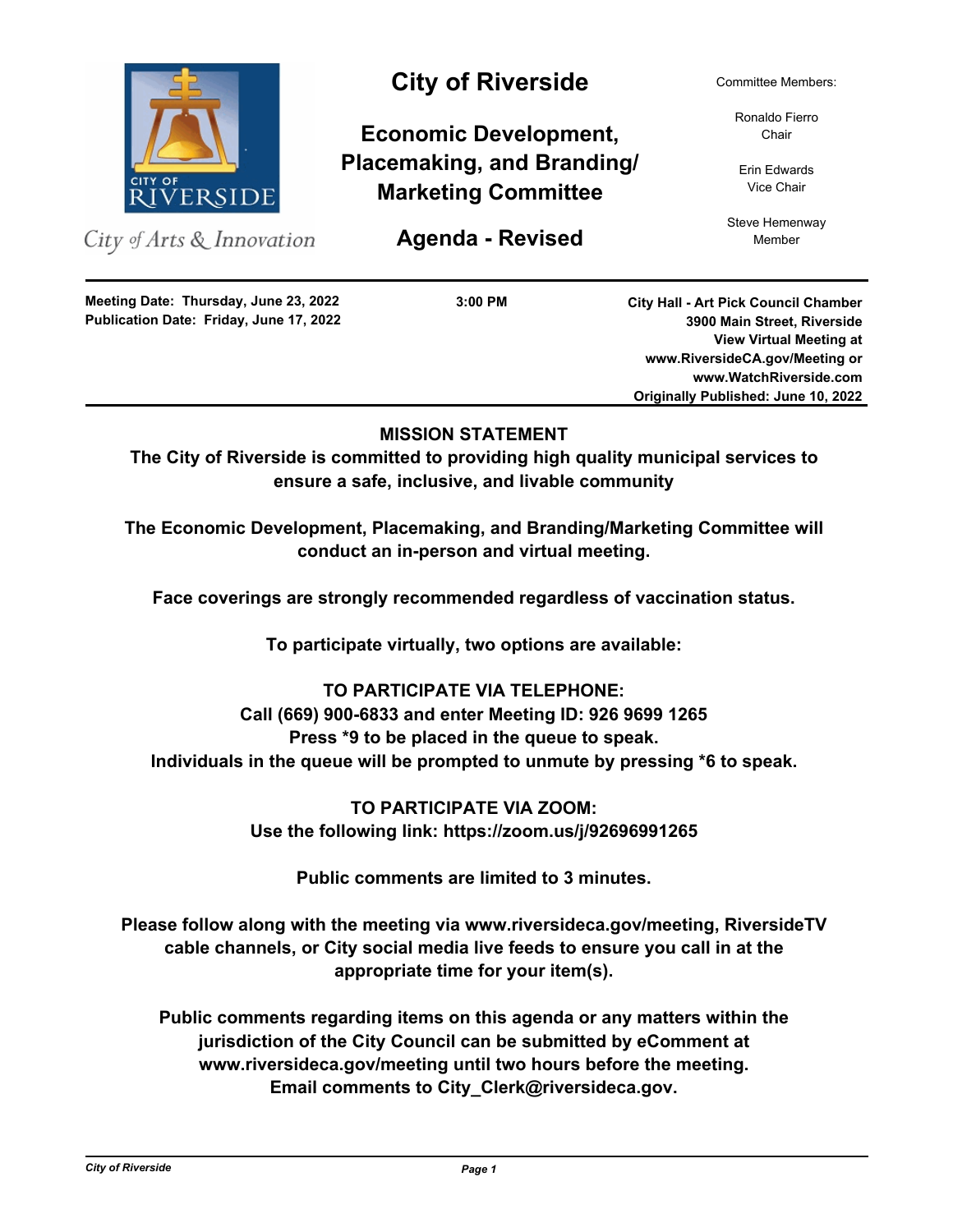**Pursuant to the City Council Meeting Rules adopted by Resolution No. 23618, the Members of the City Council and the public are reminded that they must preserve order and decorum throughout the Meeting. In that regard, Members of the City Council and the public are advised that any delay or disruption in the proceedings or a refusal to obey the orders of the City Council or the presiding officer constitutes a violation of these rules.**

**The City of Riverside is committed to fostering a respectful workplace that requires all employees and external stakeholders to embrace a culture of transparency and inclusivity. This includes acceptable behavior from everyone; a workplace that provides dignity, respect, and civility to our employees, customers, and the public they serve. City meetings should be a place where all members of our community feel safe and comfortable to participate. While there could be a high level of emotion associated with topics on this agenda, the City would like to set the expectation that all members of the public use language appropriate to a collaborative, professional, and respectful public environment.**

**The City is resolute in its commitment to eliminate any form of harassment, discrimination, or retaliation in the workplace. The City maintains a zero-tolerance policy for harassment, discrimination, and retaliation in compliance with new harassment and discrimination laws.**

**\* \* \* \* \* \* \***

LISTENING ASSISTIVE DEVICES are available for the hearing impaired. The City of *Riverside wishes to make all of its public meetings accessible to the public. Upon request, this agenda will be made available in appropriate alternative formats to persons with disabilities, as required by 42 U.S.C. §12132 of the Americans with Disabilities Act of 1990. Any person with a disability who requires a modification or accommodation in order to participate in a meeting should direct such request to the City's ADA Coordinator at 951-826-5427 at least 72 hours before the meeting, if possible. TTY users call 7-1-1 for telecommunications relay services (TRS).*

*Agenda related writings or documents provided to the Committee are available in the Office of the City Clerk, at www.RiversideCA.gov/Meeting, and in the binder located near the entrance of the Art Pick Council Chamber while the meeting is in session.*

*PLEASE NOTE--The numerical order of items on this agenda is for convenience of reference. Items may be taken out of order upon request of the Members of the Committee.*

CHAIR CALLS MEETING TO ORDER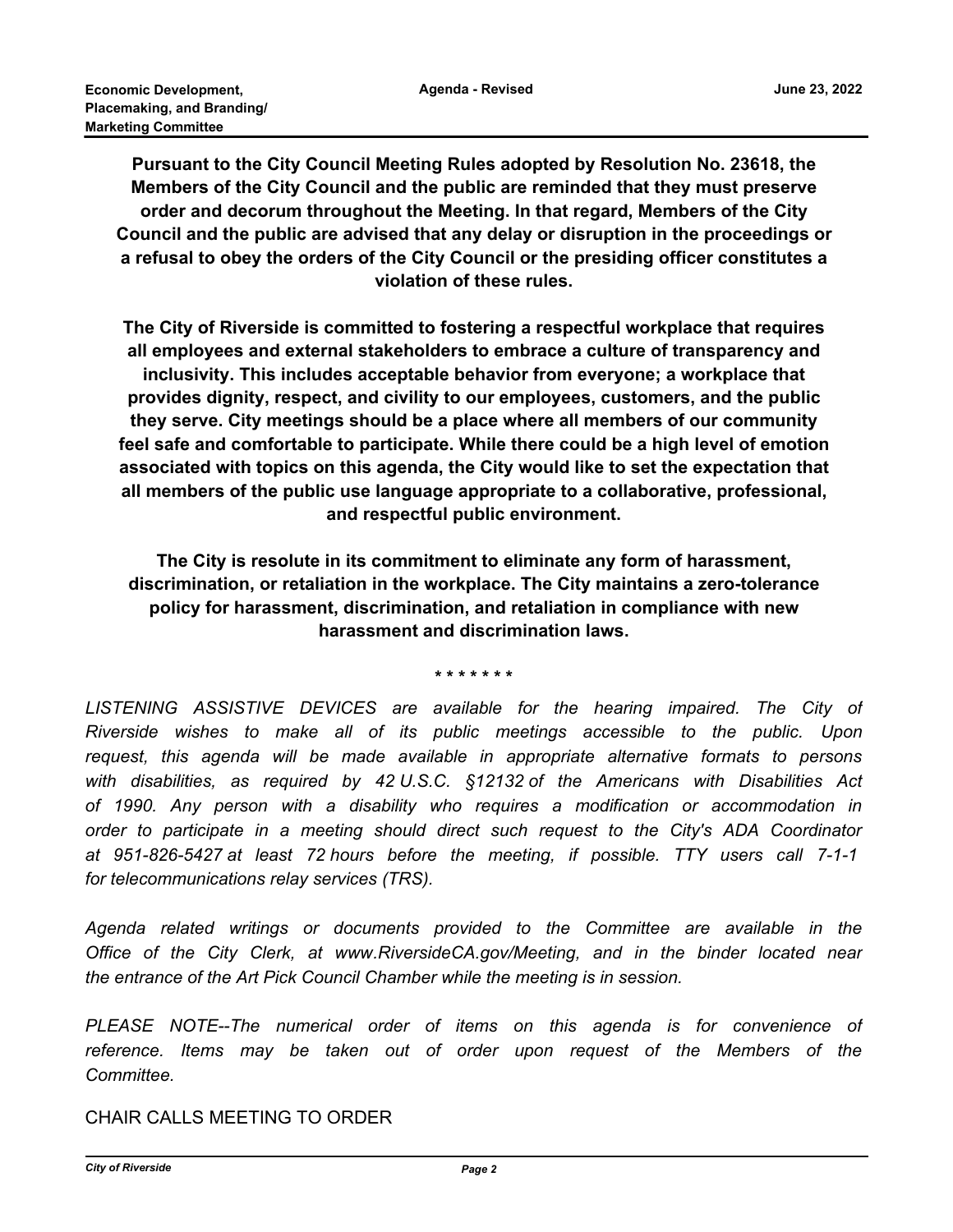### PUBLIC COMMENT

*Audience participation is encouraged. Public comments are limited to 3 minutes.*

1 To comment on any matters within the jurisdiction of the Committee, you are invited to participate in person or call at (669) 900-6833 and enter Meeting ID: 926 9699 1265. Press \*9 to be placed in the queue to speak. Individuals in the queue will be prompted to unmute by pressing \*6 when you are ready to speak.

To participate via ZOOM, use the following link: https://zoom.us/j/92696991265, select the "Raise Hand" function to request to speak. An on-screen message will prompt you to "unmute" and speak.

#### DISCUSSION CALENDAR

*Audience participation is encouraged. Public comments are limited to 3 minutes. Via phone: Press \*9 to be placed in the queue to speak when the discussion item is called. Via Zoom: Select the "Raise Hand" function to request to speak. An on-screen message will prompt you to "unmute" and speak.*

2 Reach Riverside Building Decarbonization ordinance proposal providing local amendment to California Building Standards Code for newly constructed buildings to be all electric buildings for building permits filed on or after January 1, 2023, for three-stories or less and for building permits filed on or after January 1, 2026, for newly constructed buildings four stories or more - Exemptions to Reach Code - Explore Electric Vehicle Infrastructure Reach Code - Hire consultant to draft retrofitting strategy (All Wards) (10-minute presentation)

Caleb Ragan, Council Assistant Ward 3

#### [Report](http://riversideca.legistar.com/gateway.aspx?M=F&ID=2069b934-fe77-4dde-8194-44f357028b1f.pdf) *Attachments:*

[All Electric Ordinance](http://riversideca.legistar.com/gateway.aspx?M=F&ID=584f13f8-f4c1-41d6-be7b-980b00e3008b.pdf) [DAG Meeting Summaries](http://riversideca.legistar.com/gateway.aspx?M=F&ID=1591828f-3a35-493d-b2ea-f19035ab3159.pdf) [DAG Membership Roster](http://riversideca.legistar.com/gateway.aspx?M=F&ID=2469792e-29c5-43e5-a607-85a7dcdba2e1.pdf) [Presentation](http://riversideca.legistar.com/gateway.aspx?M=F&ID=9160a846-b0b9-49b5-8544-b6a663aaf784.pdf)

## **COMMUNICATION**

3 Economic Opportunity Update (All Wards) (5-minute presentation)

Rafael Guzman, Assistant City Manager

4 Placemaking Update (All Wards) (5-minute presentation)

Rafael Guzman, Assistant City Manager